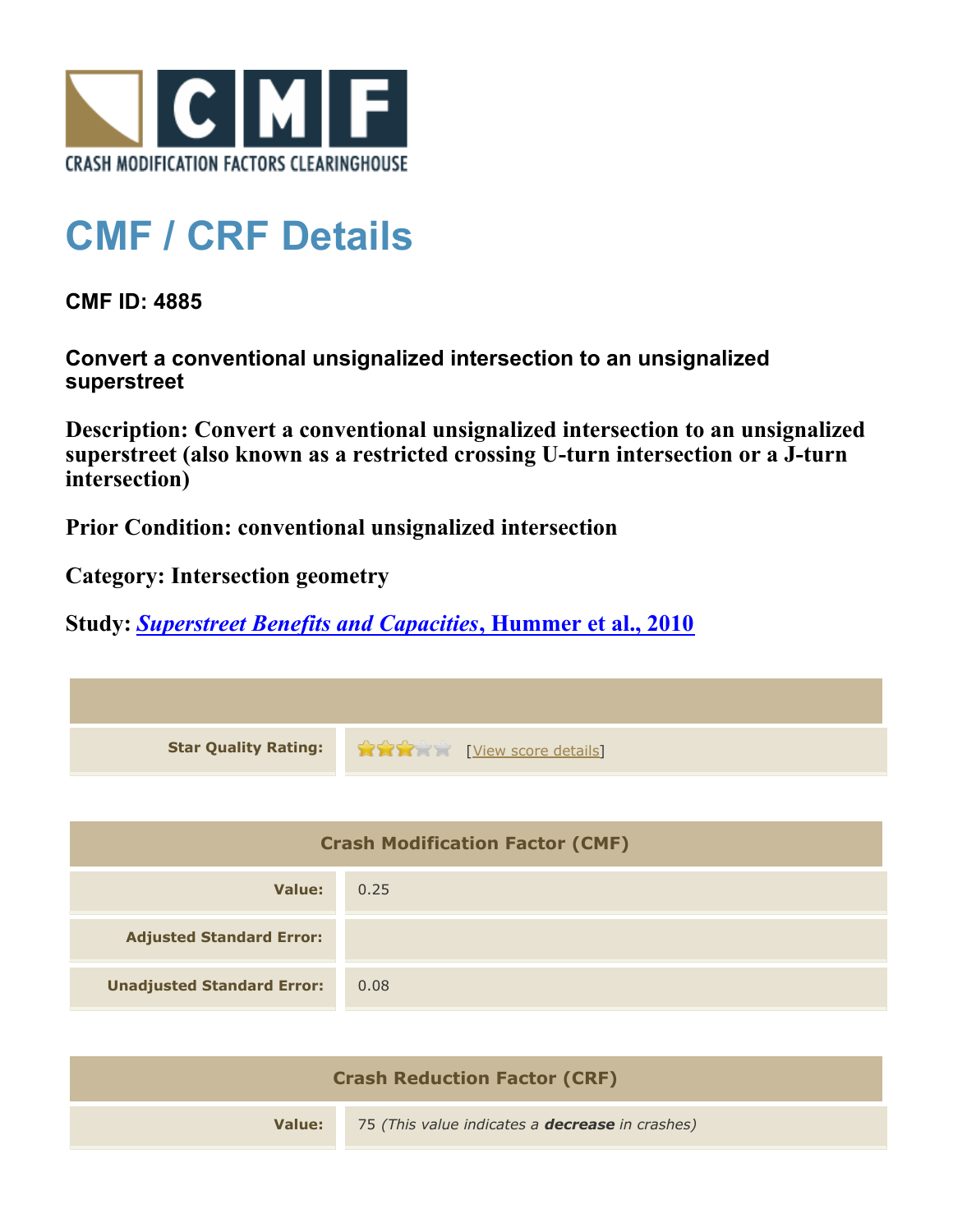**Adjusted Standard Error:**

**Unadjusted Standard Error:** 8

| <b>Applicability</b>                    |                                                   |
|-----------------------------------------|---------------------------------------------------|
| <b>Crash Type:</b>                      | Angle, Right turn                                 |
| <b>Crash Severity:</b>                  | All                                               |
| <b>Roadway Types:</b>                   | Principal Arterial Other                          |
| <b>Number of Lanes:</b>                 |                                                   |
| <b>Road Division Type:</b>              | Divided by Median                                 |
| <b>Speed Limit:</b>                     |                                                   |
| <b>Area Type:</b>                       | Rural                                             |
| <b>Traffic Volume:</b>                  |                                                   |
| <b>Time of Day:</b>                     | All                                               |
| If countermeasure is intersection-based |                                                   |
| <b>Intersection Type:</b>               | Roadway/roadway (not interchange related)         |
| <b>Intersection Geometry:</b>           | 3-leg, 4-leg                                      |
| <b>Traffic Control:</b>                 | Stop-controlled                                   |
| <b>Major Road Traffic Volume:</b>       | 5900 to 33500 Annual Average Daily Traffic (AADT) |
| <b>Minor Road Traffic Volume:</b>       | 330 to 5000 Annual Average Daily Traffic (AADT)   |

| <b>Development Details</b>      |              |
|---------------------------------|--------------|
| <b>Date Range of Data Used:</b> | 1991 to 2010 |
| <b>Municipality:</b>            |              |